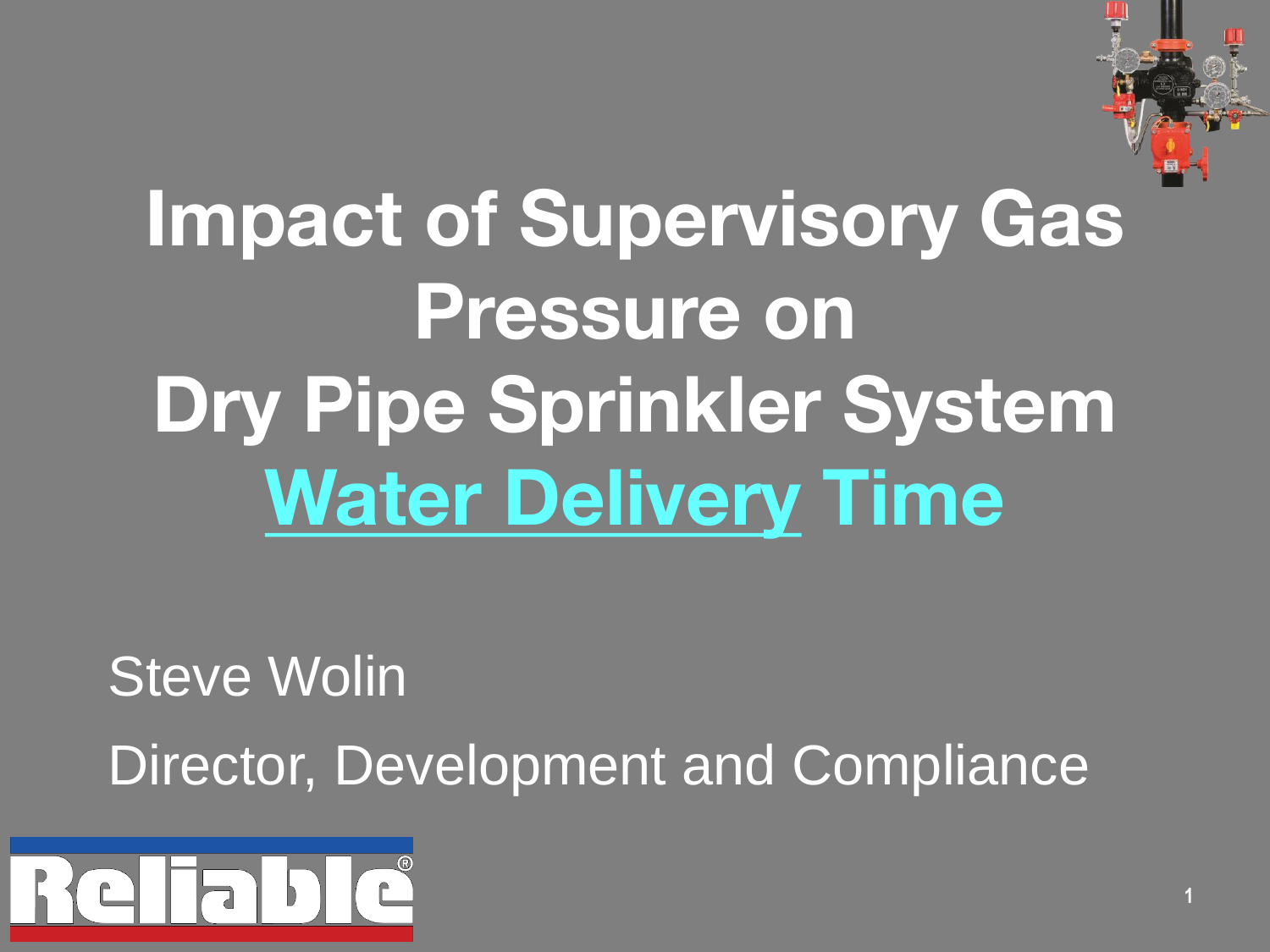### Why Does Water Delivery Time Matter?

Delays application of water to fire Allows fire to grow larger after activation Limits system size Water

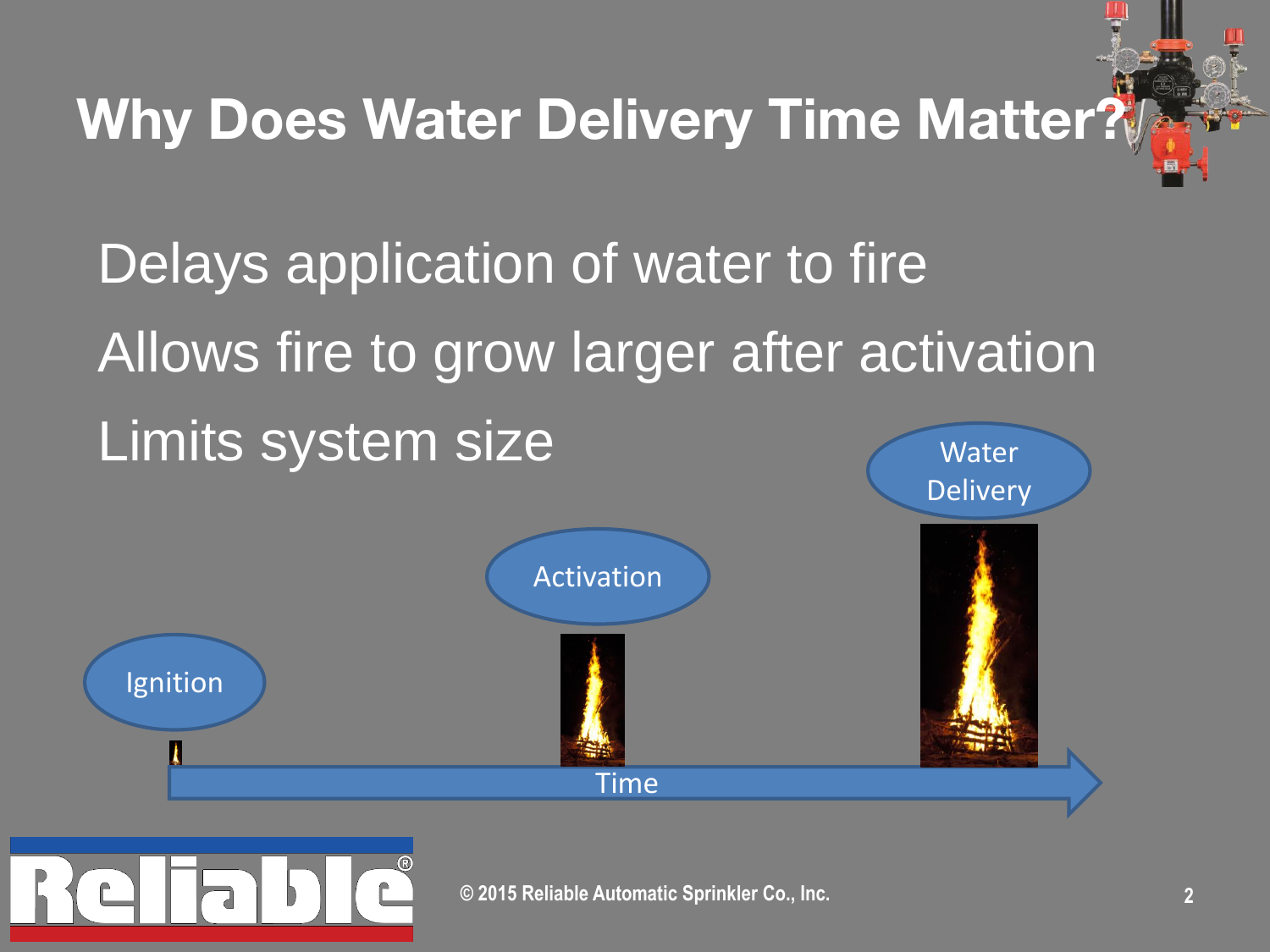### NFPA 13 Water Delivery Time **Requirements**



Systems protecting dwelling units: 15 s

Other systems: 60 s

Exceptions:

Systems up to 500 gal.: No Requirement

Systems up to 750 gal. with quick-opening device: No Requirement

OH,EH, and High Piled with multiple sprinklers open: 40- 50 s

Shorter times required by specific design criteria

Water delivery time may be evaluated with a Listed calculation program or a test.

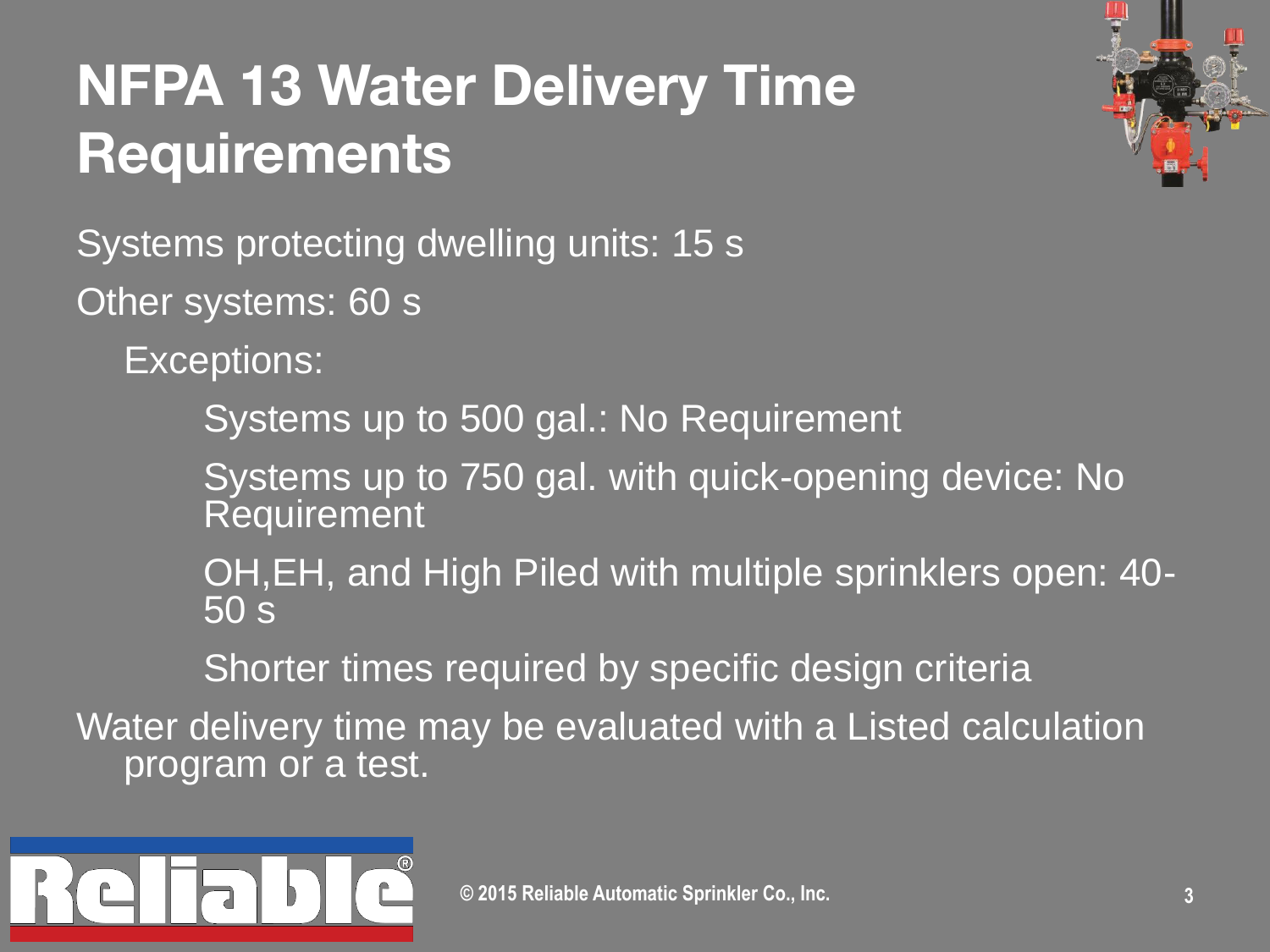### Factors Influencing Water Delivery Time



**NFPA 13** System volume Quick-opening device

All other factors are evaluated based on performance by tests or calculations

**Actual** System volume Quick-opening device System configuration Supervisory pressure Trip pressure Water supply Sprinkler/test valve size

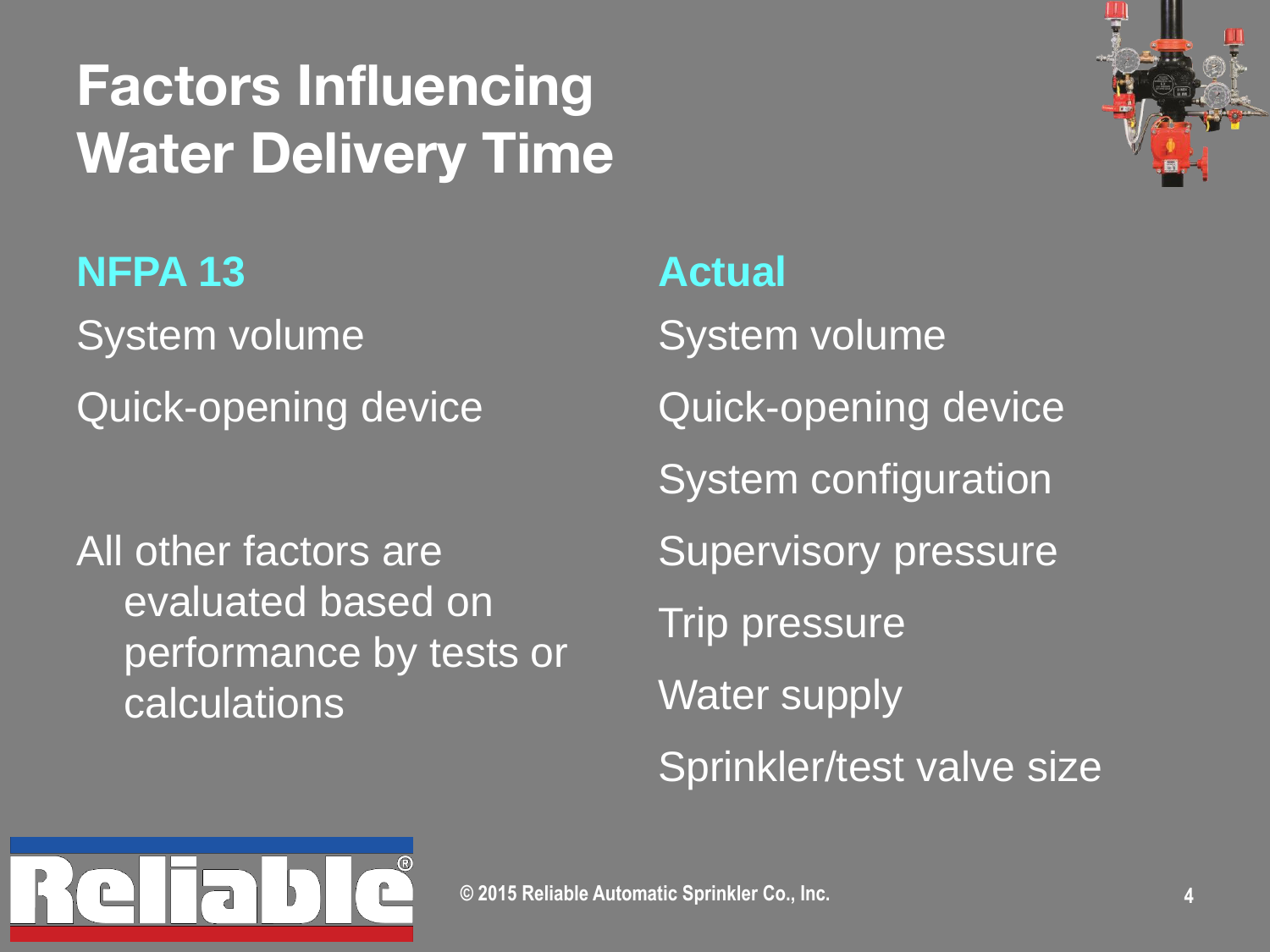# **Components of Water Delivery Time**

### Trip Time

Time between opening sprinkler/test valve and dry pipe valve opening.

### Transit Time

Time between dry pipe valve opening and water reaching sprinkler/test valve.

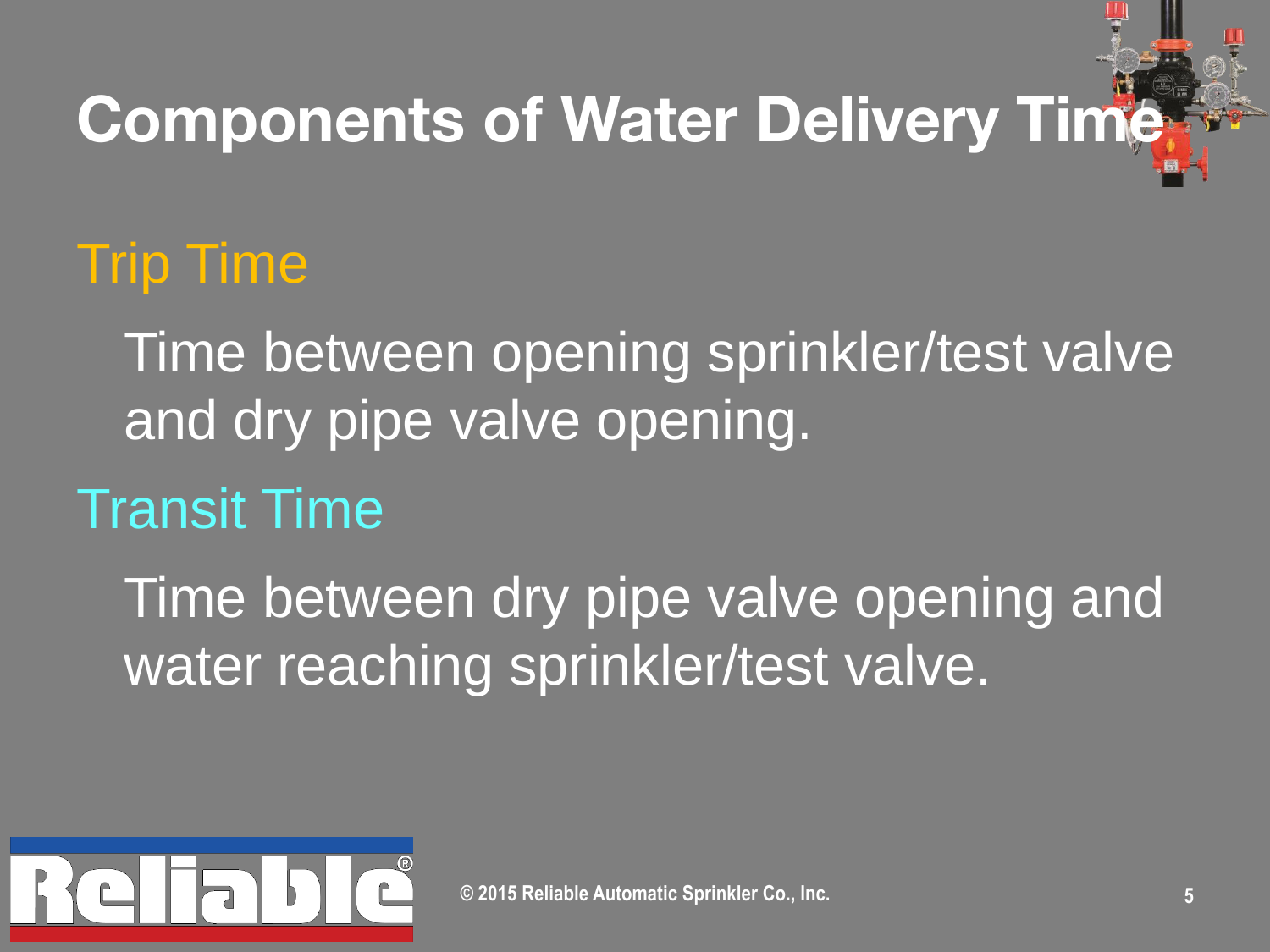### Differential Dry Pipe Valves (Conventional)







Simple design

Approx. ratio of 5.5:1

Typically, 40 psi min. supervisory pressure at 175 psi water supply pressure

Compressor/nitrogen generator sized based on anticipated leakage at supervisory pressure

**© 2015 Reliable Automatic Sprinkler Co., Inc. 6**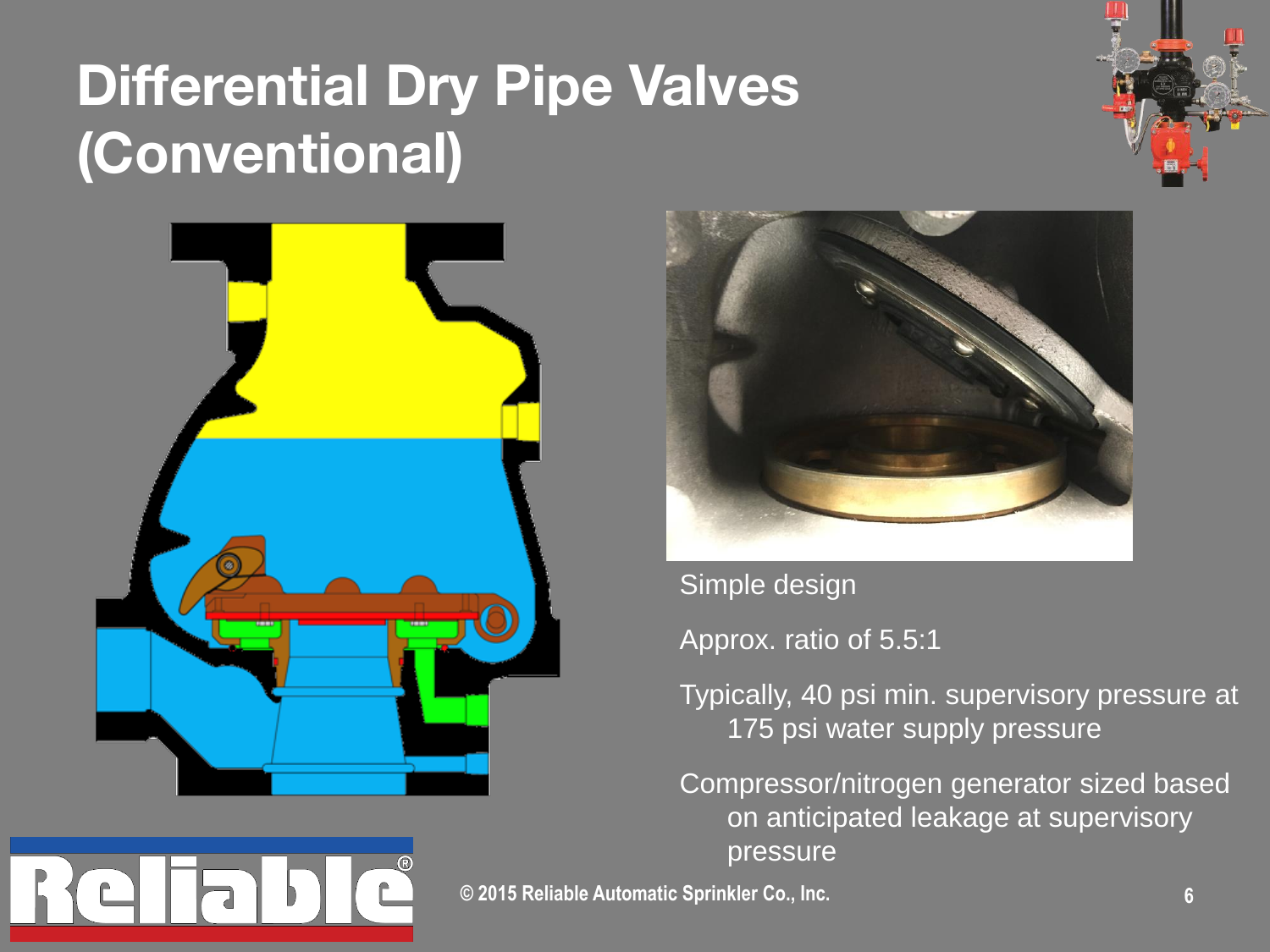

## Low Pressure Dry Pipe Valve





Smaller clapper reduces case size

Variable ratio

Typically, 18 psi min. supervisory pressure at 175 psi water supply pressure

Reduces compressor/nitrogen generator size

Less oxygen/moisture introduced into system

**© 2015 Reliable Automatic Sprinkler Co., Inc. 7** Lower pressure to resist initial flow of water

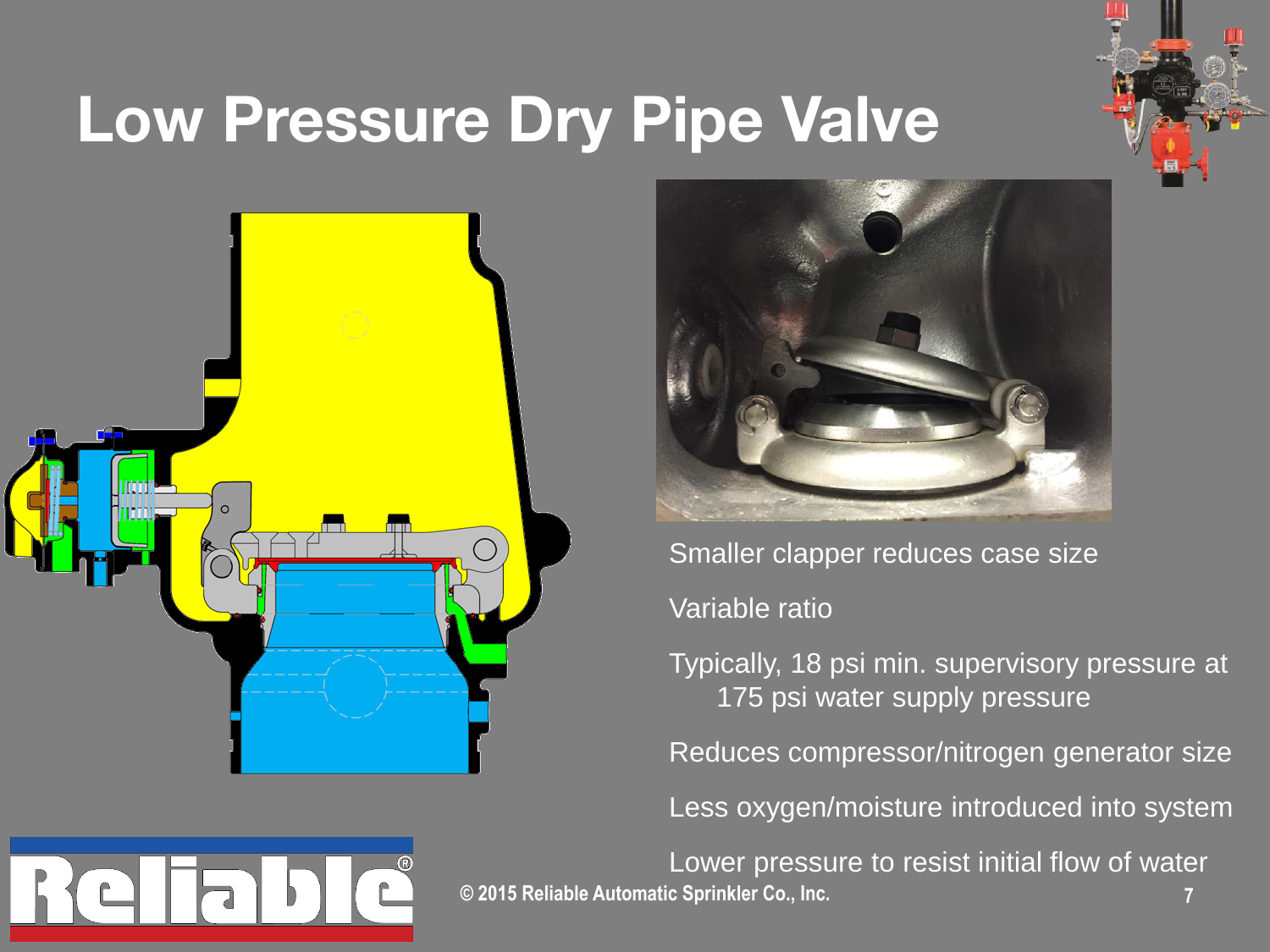## Prior Work



### The Fire Protection Research Foundation

O'Connor, D.J., et al (Schirmer Engineering Corporation), "Supporting Data Needs for Automatic Sprinkler Committees Research Project: Review of NFPA 13 Dry System Water Delivery Provisions", The Fire Protection Research Foundation, Quincy, MA, 2007.

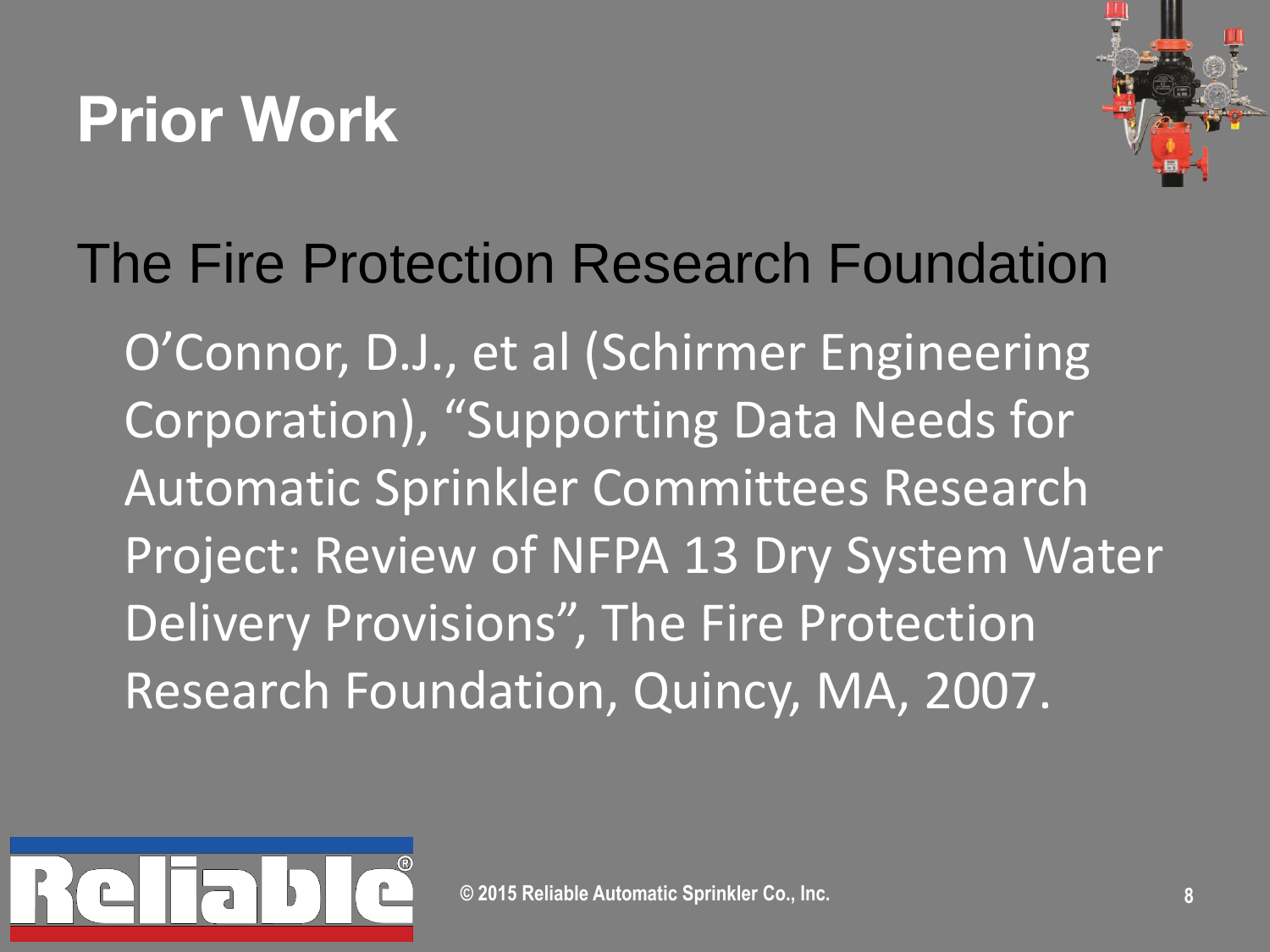# Schirmer/Foundation Prior Work



Reviewed prior water delivery time studies Solicited water delivery time data Provided information on computer programs for calculating water delivery time No direct comparison based on supervisory gas pressure

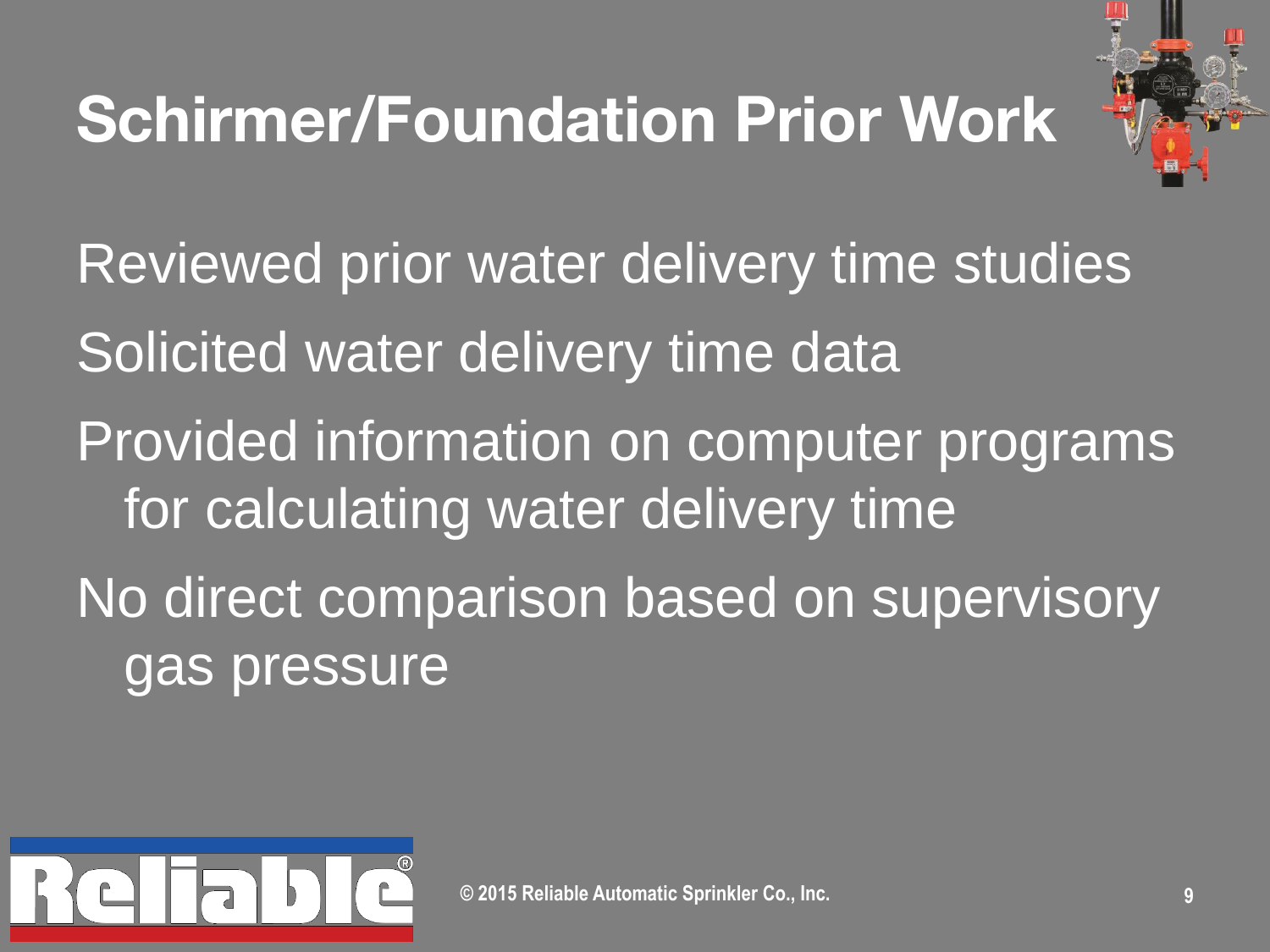# Prior Work



#### FM Global

Heskestad, G., and Kung, H.C., "Transient Response of Dry-Pipe Sprinkler Systems," Technical Report, Serial No. 15918, Factory Mutual Research Corporation, Norwood, MA, 1971.

Nam, S., "Design of Dry Pipe Sprinkler Systems to Meet the Water Delivery Time Restriction in Industrial Freezers," Fire Safety Science-Proceedings of the Ninth International Symposium, IAFSS, 2008, pp. 491-502.

#### Tyco Fire & Building Products

Golinveaux , J.G., "A Technical Analysis: The Variables That Affect The Performance of Dry Pipe Systems," Tyco Fire and Building Products, Lansdale, PA, 2002.

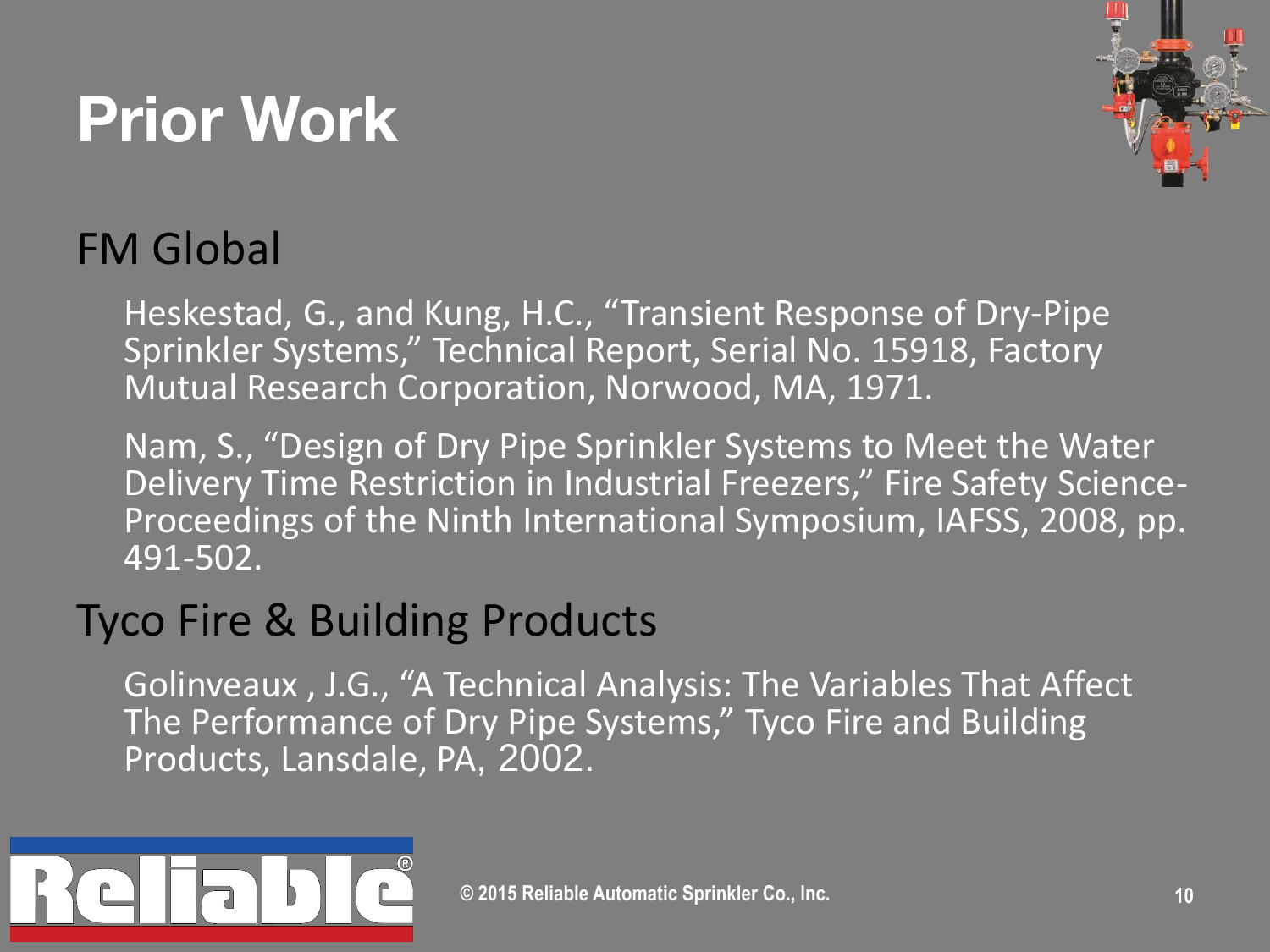## FM Global Prior Work



Provides equations to calculate trip time and transit time

Includes data for 40 sample systems

- Suggests relationship between trip time and system volume
- Identifies system configuration as primary factor influencing transit time
	- Other factors:

Static water pressure

Supervisory gas pressure

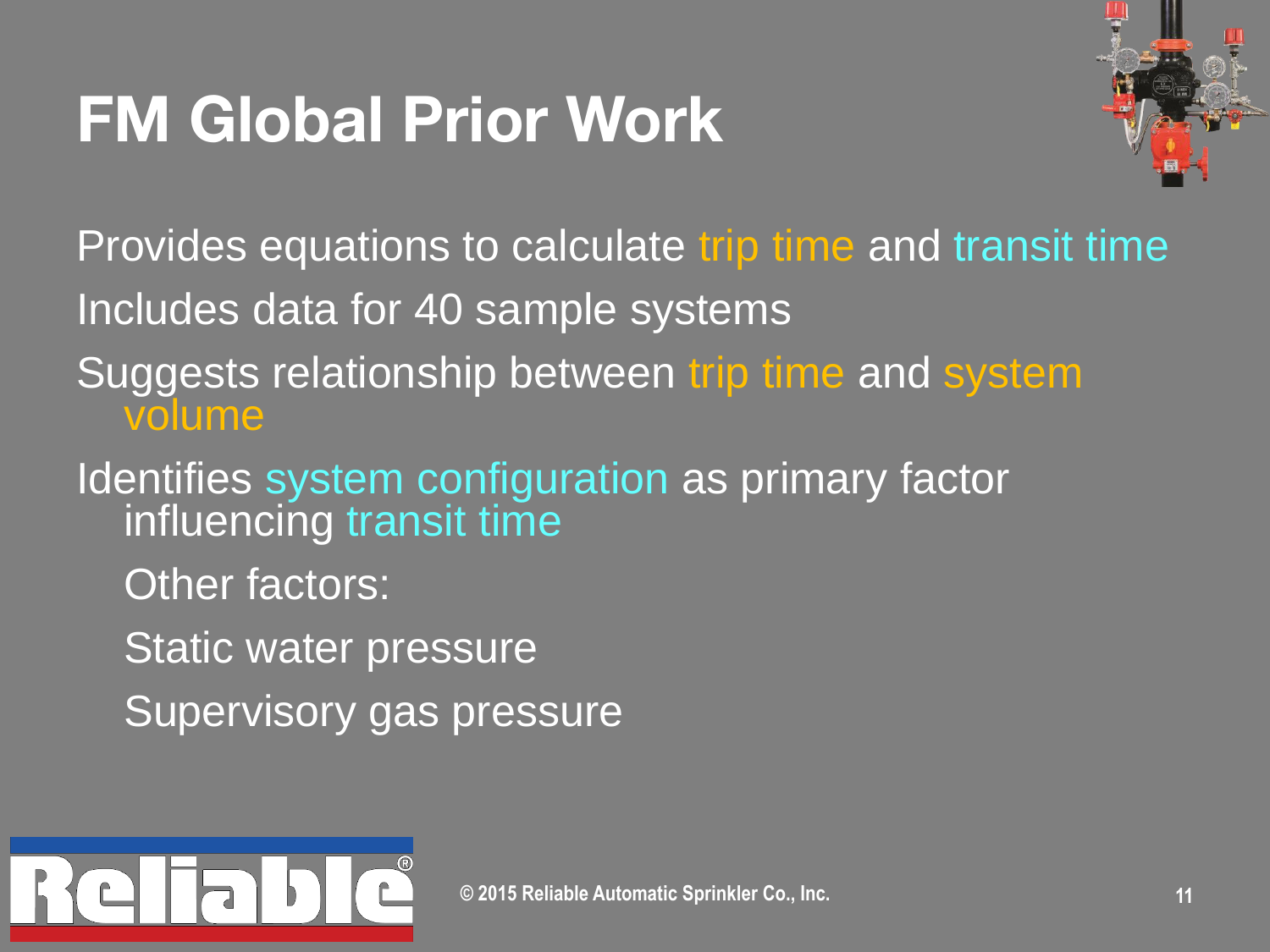#### FM Global Data - Trip Time

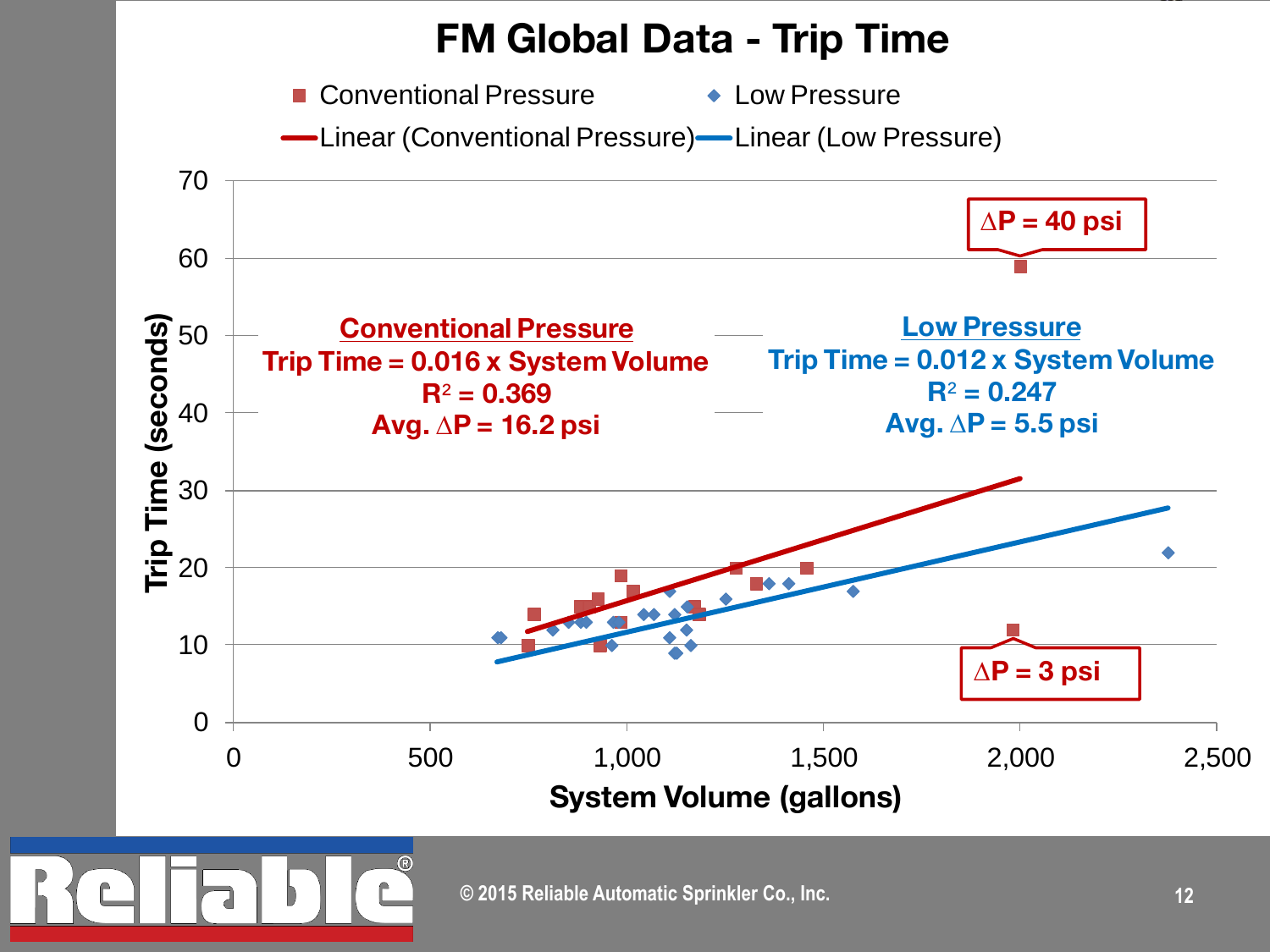## New Work



Experiments to investigate impact of supervisory gas pressure on water delivery time

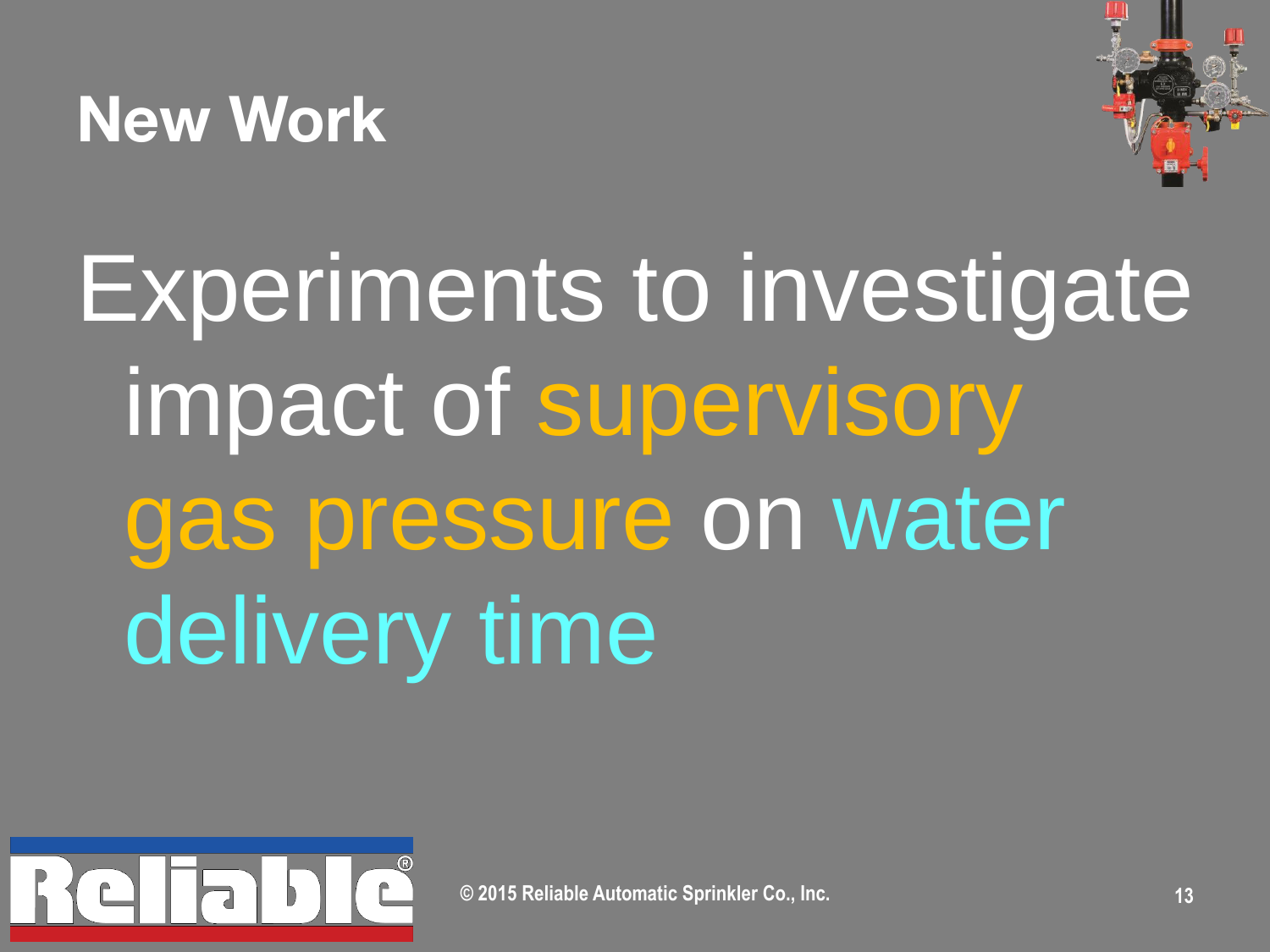## Sample Systems



**Conventional Pressure** Supervisory Press.: 40 psi Trip Press.: 32 psi

**Low Pressure** Supervisory Press.: 18 psi Trip Press.: 12 psi

**Which system trips faster? Which system delivers water faster?**

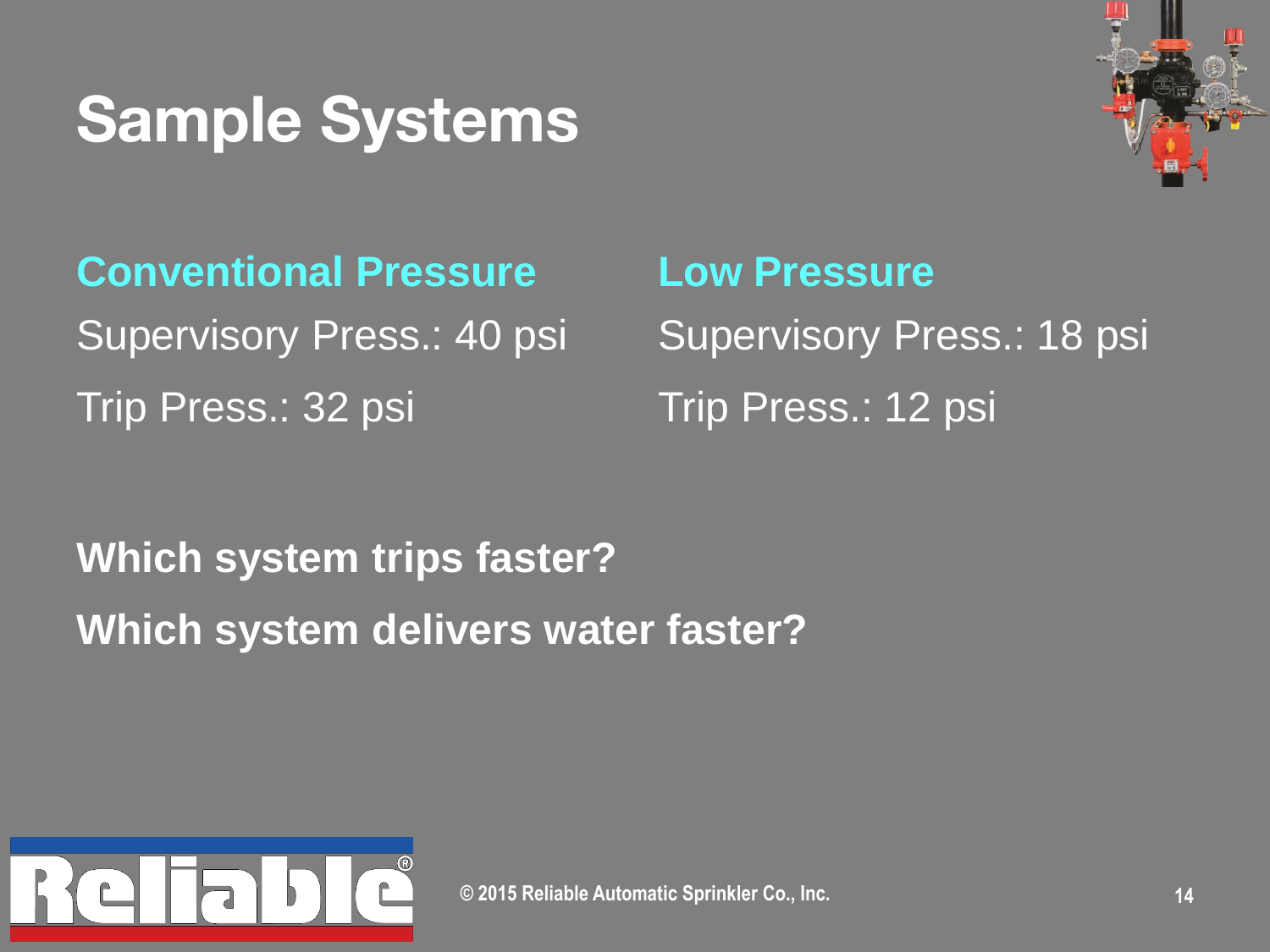

## Overall Test Setup

4" nom. Mains 2" nom. Risers 1-1/2" nom. Branch Lines Piping sloped 1/2" per 10'

> **Key • Sprinkler Fitting** Control Valve **Water Supply**

**© 2015 Reliable Automatic Sprinkler Co., Inc. 15**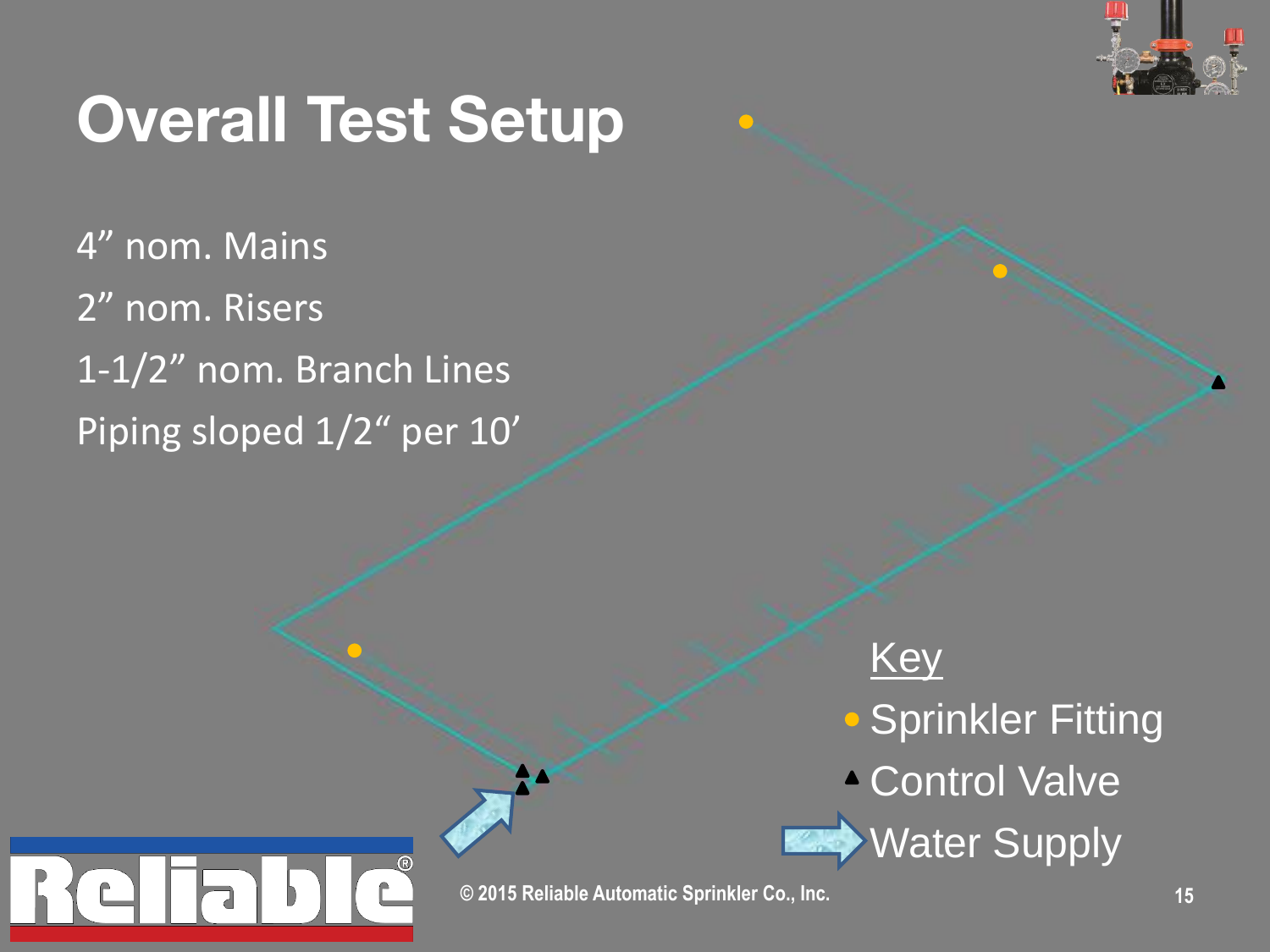## Test Variables



#### **Trip Time**

Pipe configuration Short tree Long tree **Loop** Sprinkler K-factor 8.0 gpm/psi<sup>1/2</sup> 16.8 gpm/psi $^{1/2}$ Supervisory gas pressure/Trip pressure 18 psi/12 psi 40 psi/32 psi

#### **Transit Time**

Pipe configuration Short tree Long tree Loop Sprinkler K-factor 8.0 gpm/psi<sup>1/2</sup> 16.8 gpm/psi<sup>1/2</sup> Trip pressure 12 psi 32 psi

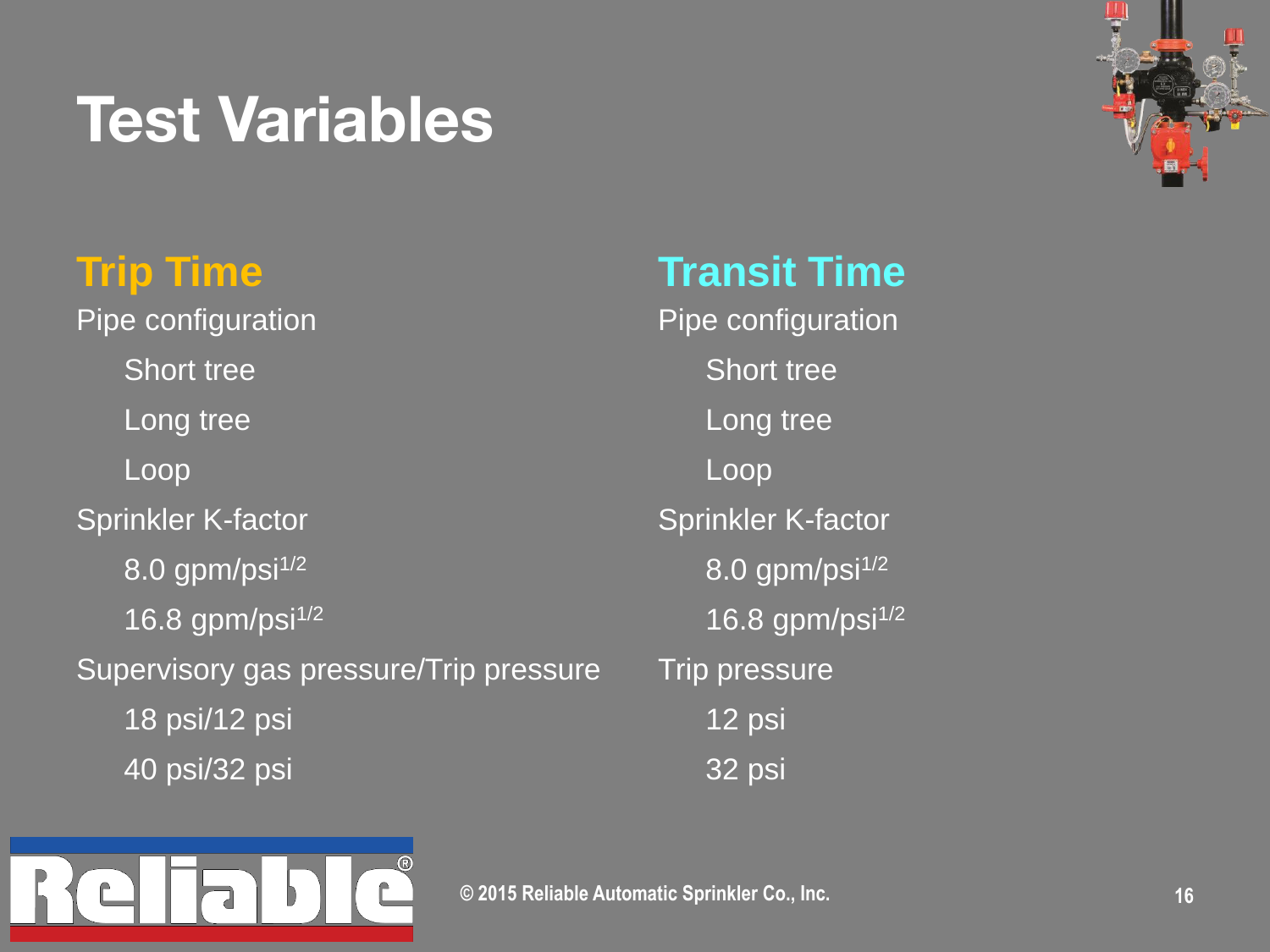### Short Tree

| <b>Pipe</b>            | <b>Volume</b><br><b>Total</b><br>(gallons) | <b>Volume</b><br><b>Direct</b><br><b>Path</b><br>(gallons) | <b>Distance</b><br>(feet) |
|------------------------|--------------------------------------------|------------------------------------------------------------|---------------------------|
| <b>Mains</b>           | 71.3                                       | 71.3                                                       | 108.0                     |
| <b>Risers</b>          | 2.0                                        | 0.2                                                        | 1.2                       |
| <b>Branch</b><br>Lines | 16.4                                       | 3.2                                                        | 30.0                      |
| Total                  | 89.7                                       | 74.7                                                       | 139.2                     |

 $\circledR$ 

**Key Sprinkler Location**  $\rightarrow$  Flow Direction Water Supply

**© 2015 Reliable Automatic Sprinkler Co., Inc. 17**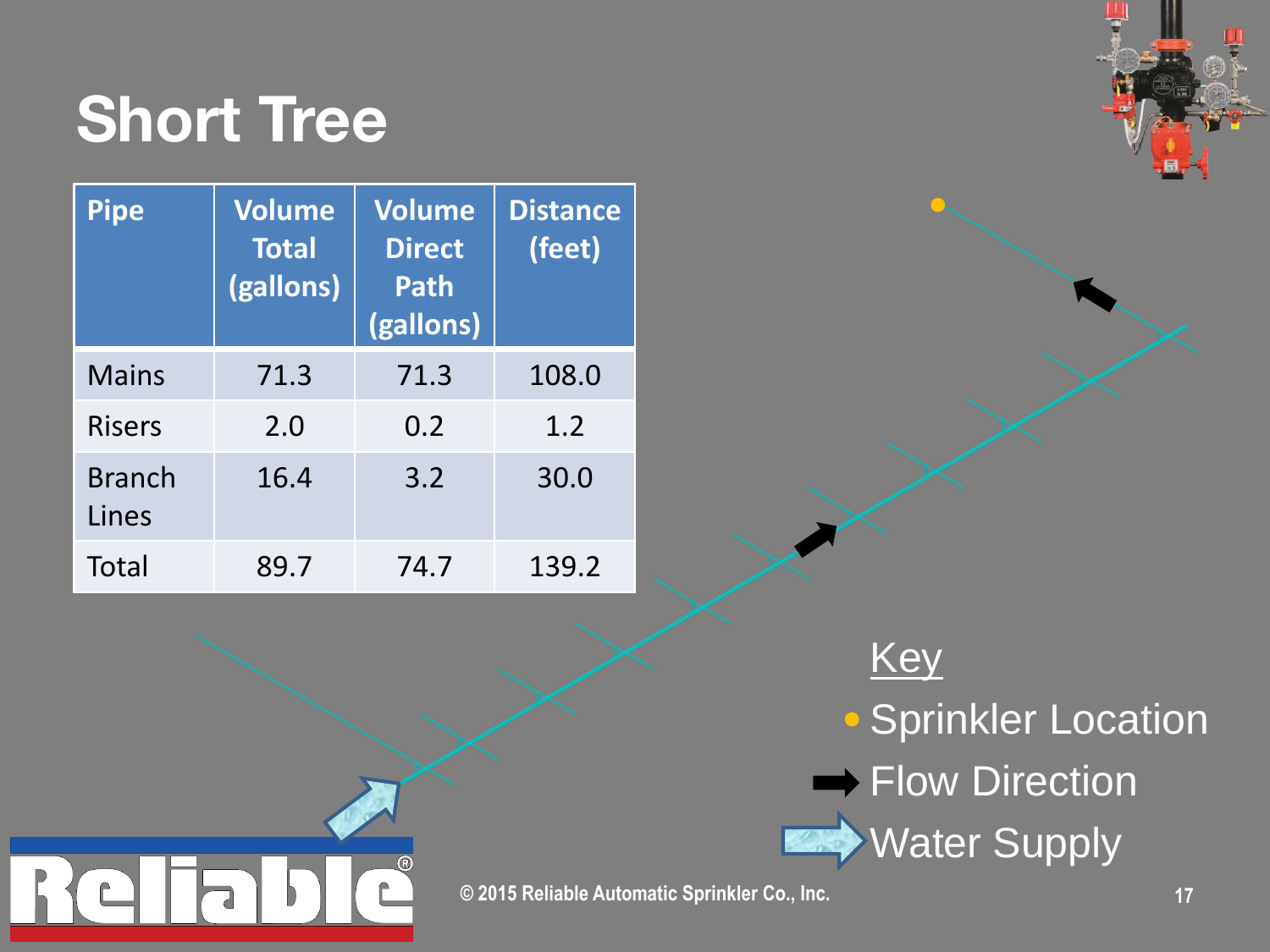

# Long Tree

| <b>Pipe</b>            | Volume<br><b>Total</b><br>(gallons) | <b>Volume</b><br><b>Direct</b><br>Path<br>(gallons) | <b>Distance</b><br>(feet) |
|------------------------|-------------------------------------|-----------------------------------------------------|---------------------------|
| <b>Mains</b>           | 196.7                               | 195.7                                               | 296.5                     |
| <b>Risers</b>          | 2.2                                 | 0.2                                                 | 1.2                       |
| <b>Branch</b><br>Lines | 20.1                                | 3.2                                                 | 30.0                      |
| Total                  | 219.0                               | 199.1                                               | 327.7                     |

 $\odot$ Ê.

**Key Sprinkler Location** Flow Direction Water Supply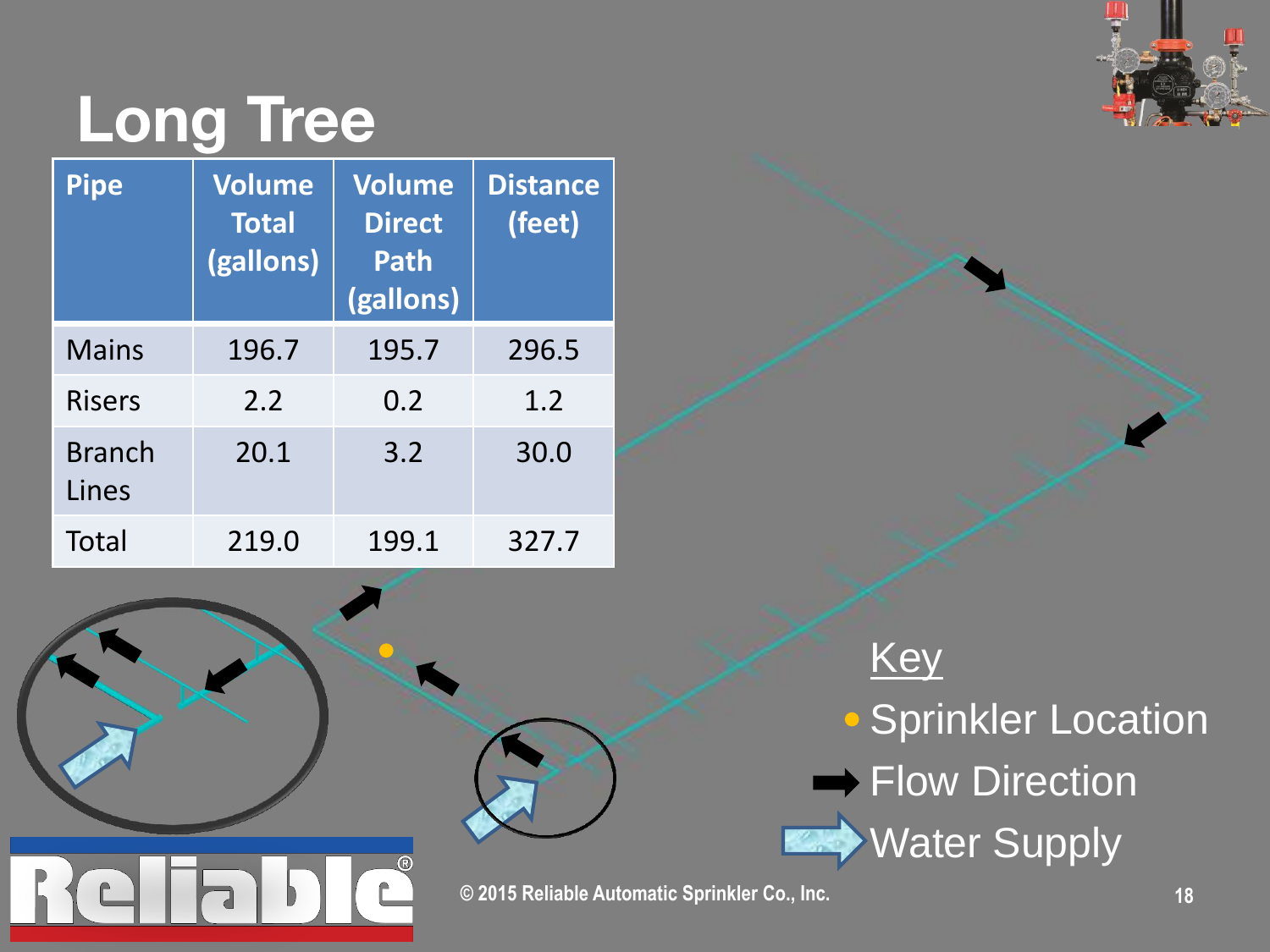

### **Loop**

 $\mathsf{L}$ 

| <b>Pipe</b>            | <b>Volume</b><br><b>Total</b><br>(gallons) | Volume<br><b>Direct</b><br><b>Path</b><br>(gallons) | <b>Distance</b><br>(feet) |
|------------------------|--------------------------------------------|-----------------------------------------------------|---------------------------|
| <b>Mains</b>           | 196.7                                      | 196.7                                               | 298.0                     |
| <b>Risers</b>          | 2.2                                        | 0.2                                                 | 1.2                       |
| <b>Branch</b><br>Lines | 20.1                                       | 3.2                                                 | 30.0                      |
| Total                  | 219.0                                      | 200.1                                               | 329.2                     |

 $\overline{\odot}$ 

Ê.

**Key Sprinkler Location** Flow Direction Water Supply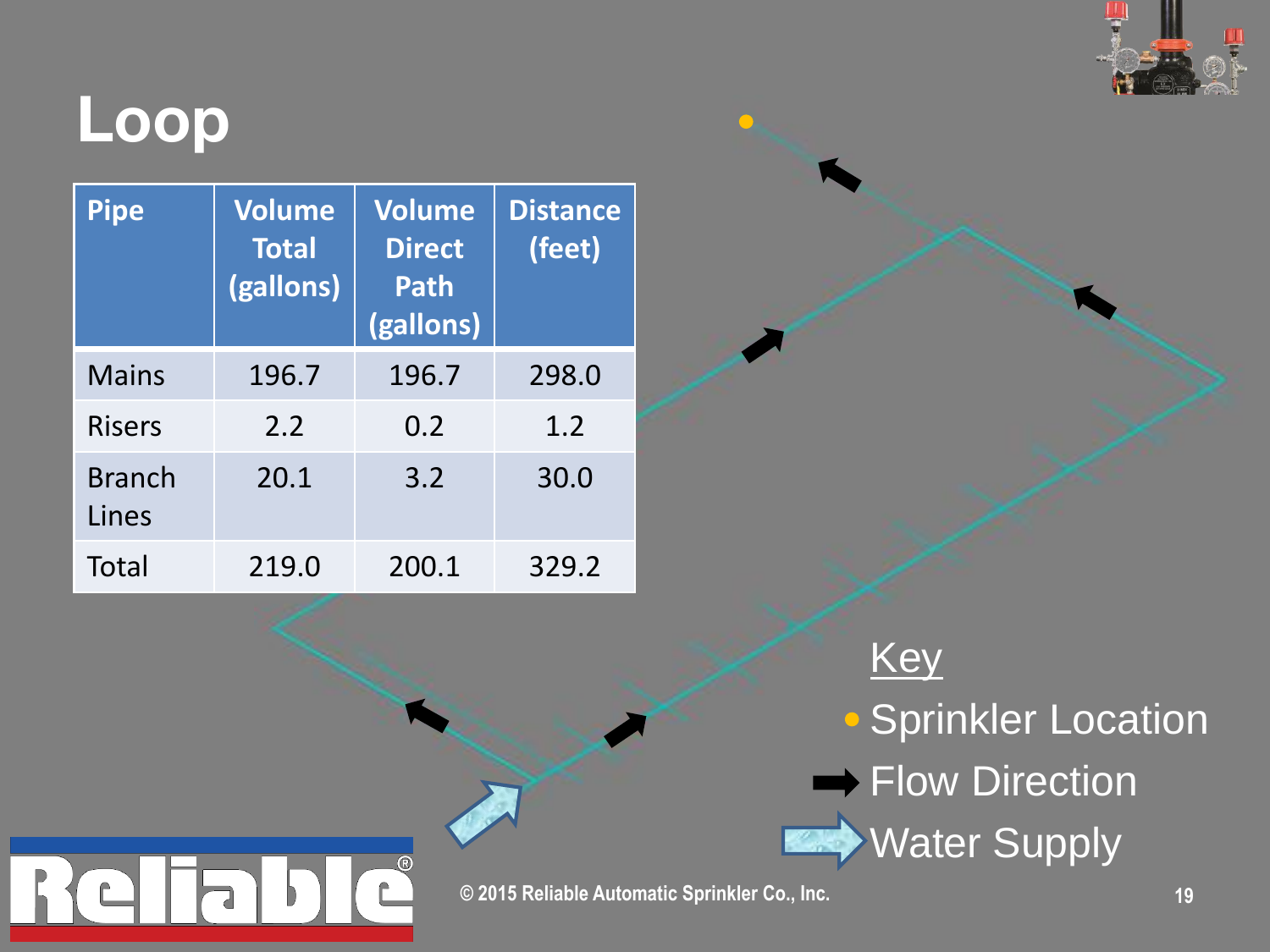### **Results** Average Trip Time (seconds)



| <b>Configuration</b> | <b>Conventional Pressure</b> | <b>Low Pressure</b> |
|----------------------|------------------------------|---------------------|
| All                  | 3.5                          | 4.5                 |
| K8.0 sprinkler       | 4.7                          | 5.3                 |
| K16.8 sprinkler      | 2.3                          | 3.7                 |
| Short tree           | 1.5                          | 3.0                 |
| Long tree            | 4.0                          | 5.0                 |
| Loop                 | 5.0                          | 5.5                 |

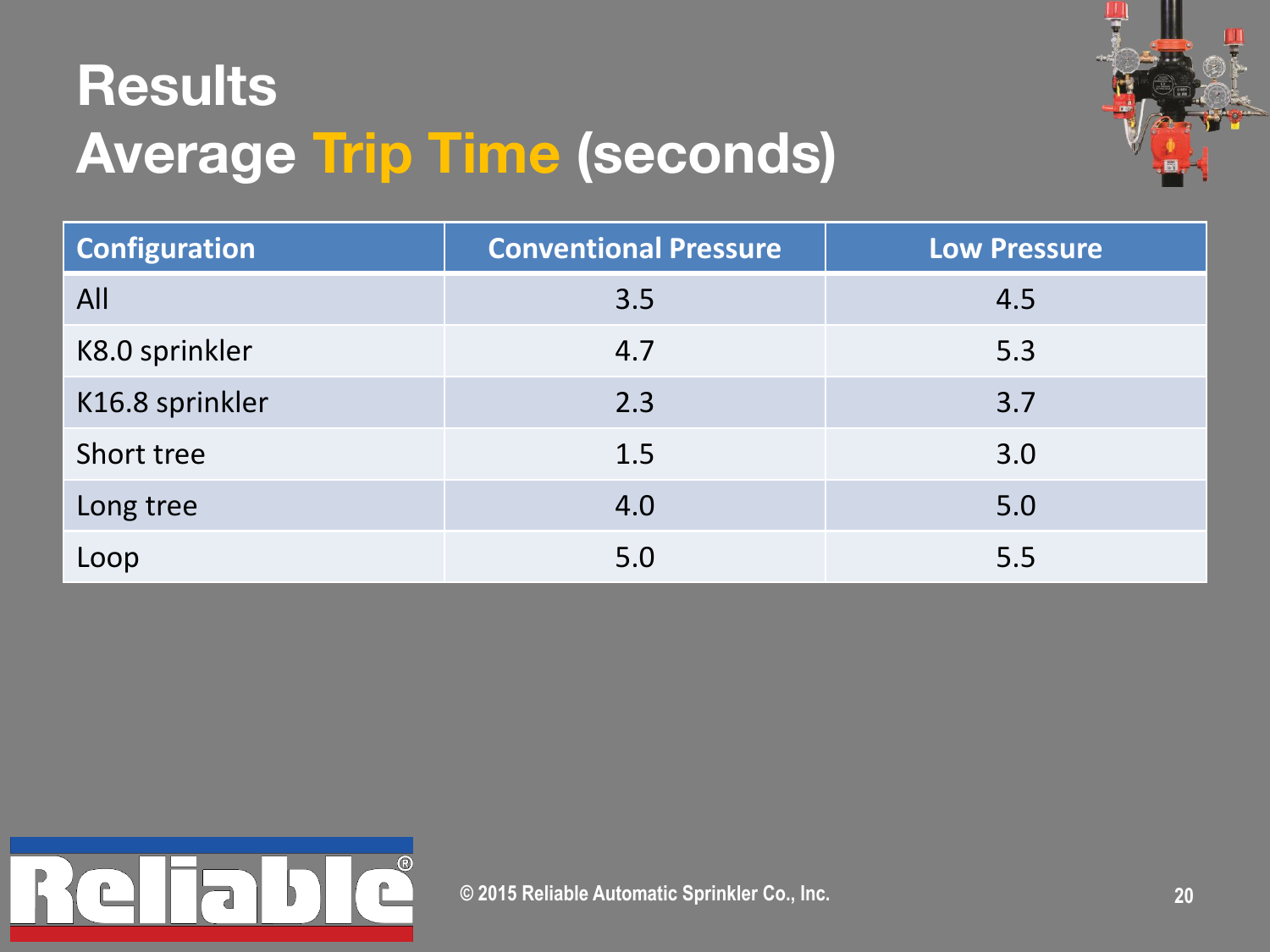### **Results** Average Transit Time (seconds)



| <b>Configuration</b> | <b>Conventional Pressure</b> | <b>Low Pressure</b> |
|----------------------|------------------------------|---------------------|
| All                  | 30.2                         | 25.8                |
| K8.0 sprinkler       | 33.0                         | 25.7                |
| K16.8 sprinkler      | 27.3                         | 26.0                |
| Short tree           | 14.0                         | 12.0                |
| Long tree            | 41.5                         | 35.0                |
| Loop                 | 35.0                         | 30.5                |

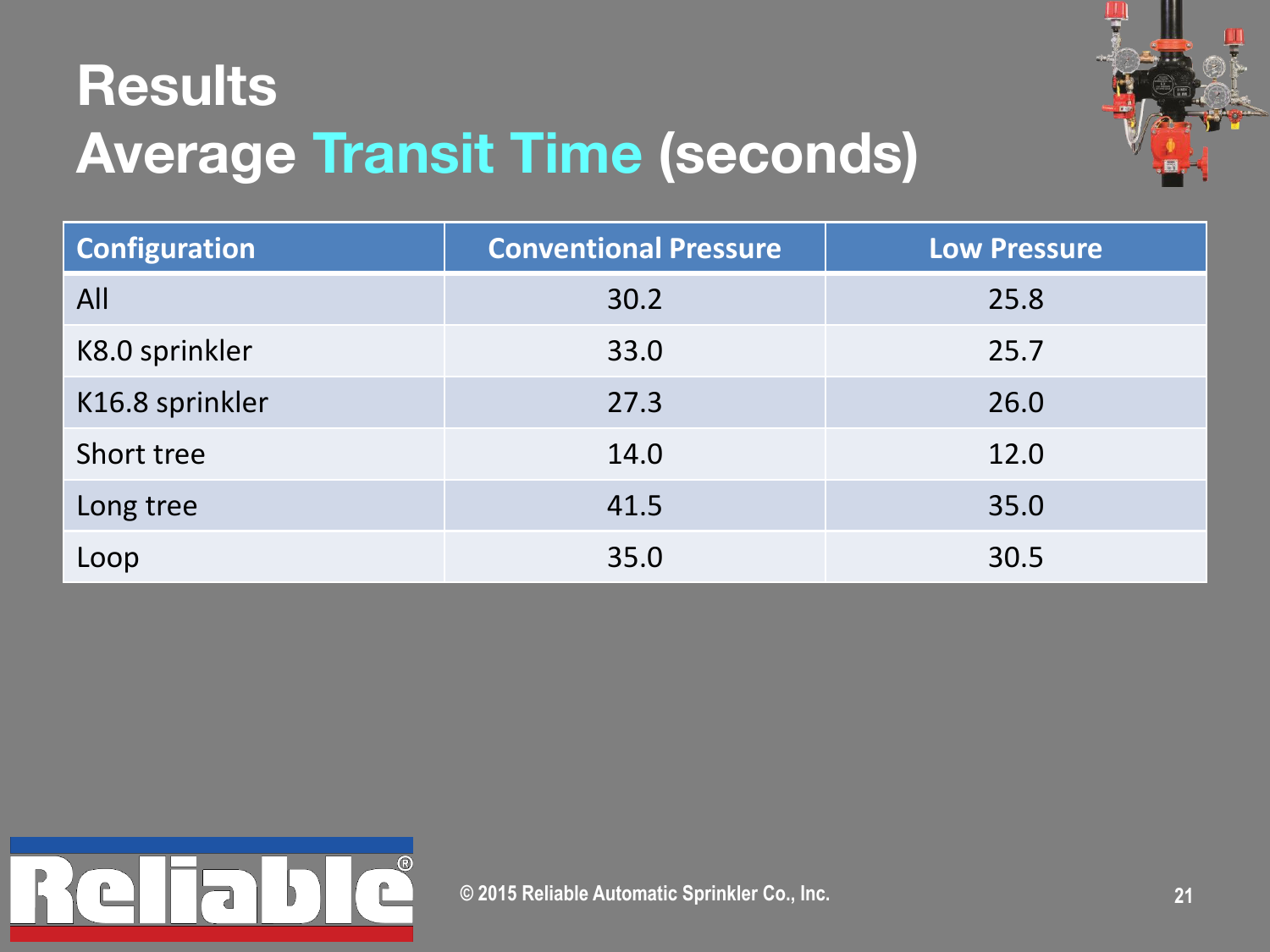### **Results** Average Water Delivery Time (seconds)

| <b>Configuration</b> | <b>Conventional Pressure</b> | <b>Low Pressure</b> |
|----------------------|------------------------------|---------------------|
| All                  | 33.7                         | 30.3                |
| K8.0 sprinkler       | 37.7                         | 31.0                |
| K16.8 sprinkler      | 29.6                         | 29.7                |
| Short tree           | 15.5                         | 15.0                |
| Long tree            | 45.5                         | 40.0                |
| Loop                 | 40.0                         | 36.0                |

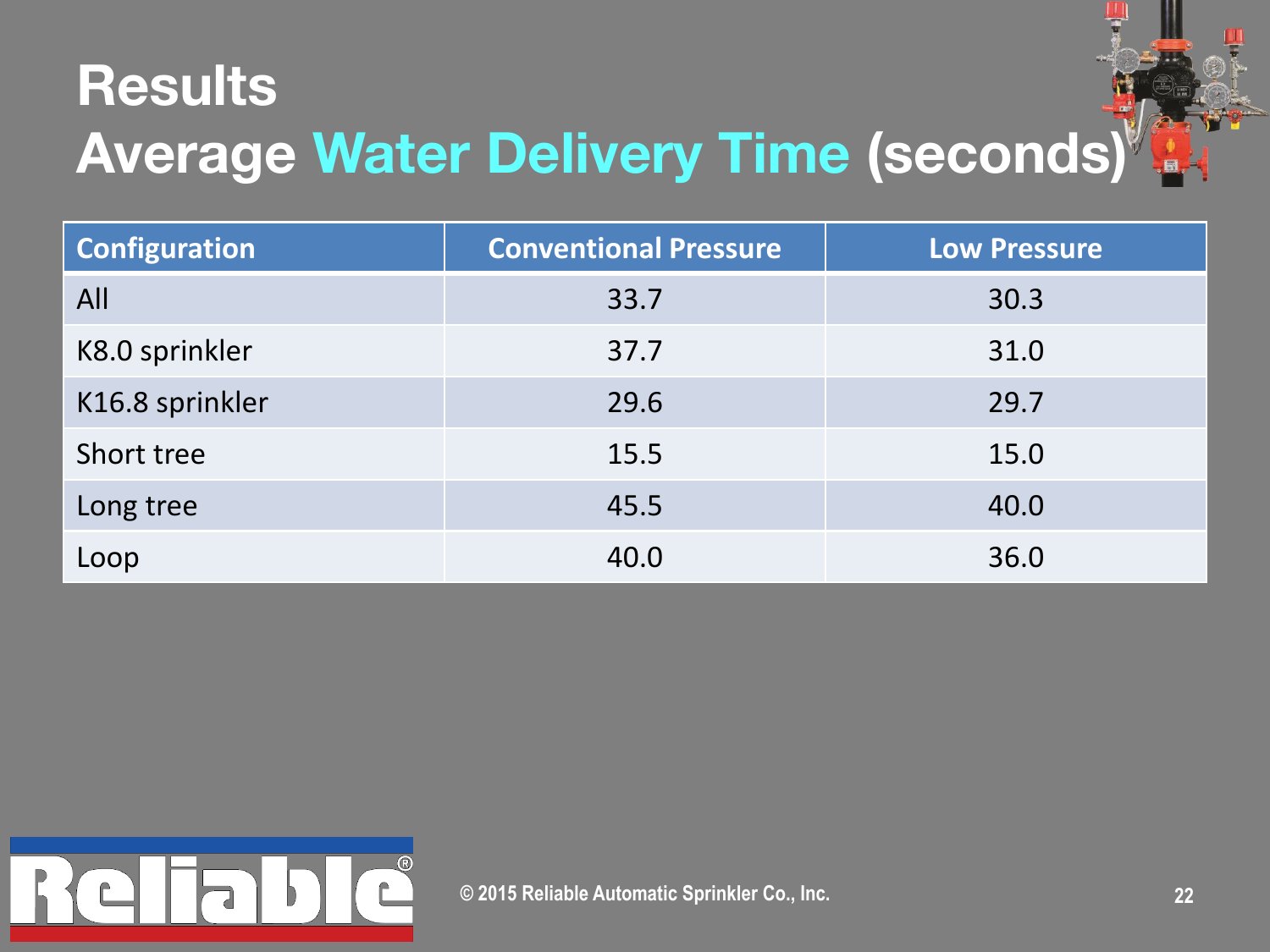# **Conclusions** Based on Test Setup Water delivery time (CP: 33.7s vs LP: 30.3s) Faster with Low Pressure Dominated by Transit Time Trip Time (CP: 3.5s vs LP: 4.5s) Faster with Conventional Pressure Transit Time (CP: 30.2s vs LP: 25.8s) Faster with Low Pressure